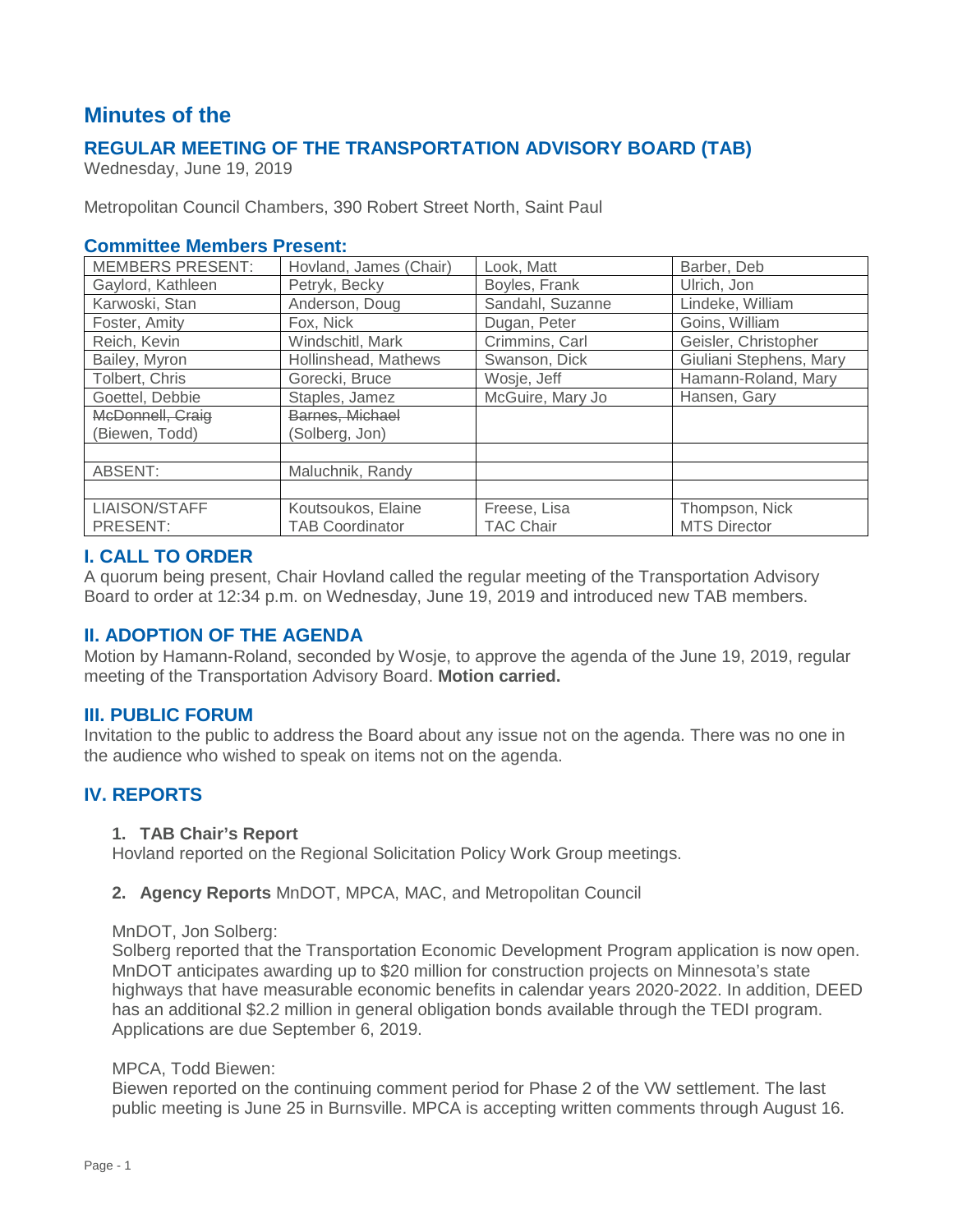MAC, Carl Crimmins:

Crimmins that MSP airport received several more awards. One in particular is 2nd place for "Best 'Green' Concessions Concept or Practice" category. Loaves and Fishes, a Minneapolis-based nonprofit that serves free meals, picks up ready-to-eat items donated by airport concessionaires and distributes them the same day to those in need. They are also saving money on waste removal. There is a Food Truck Alley on Concourse E.

### Metropolitan Council, Deb Barber:

Barber that they have two finalists for candidates for Metro Transit Police chief. The Transit Values Workshops have been scheduled on July 23 and 24. TAB members and Council members can attend either workshop.

Judd Schetnan, Director of Met Council Governmental Affairs Intergovernmental Relations, provided an update on the 2019 Legislative session.

Foster asked about the D Line impacts because of lack of funding this session. Schetnan said this is still being investigated. Goins asked about roadway improvements. Schetnan said a MnDOT representative will come to present. Staples asked about GANS. Schetnan said GANS is a tool to finance at a cheaper rate that the Federal partners are more familiar rate. Foster asked about the UMN campus expansion. Schetnan said it would have been a fourth stop added and an appropriation would have had to have come along with the additional stop. Barber voiced her appreciation for Judd and his work. Hollinshead asked if the Met Council has a role in the study of the Northstar up to St. Cloud. Schetnan said the study is being coordinated by MnDOT and the Met Council's jurisdiction ends at the seven counties but as the operator of the line the Council will most likely be looped in. Solberg added that 650,000 dollars has been appropriated to study and the Met Council will be a part of this conversation, the other entities involved are still being discerned. Windschitl commented that opt-outs have had to drop routes because of funding and asked what is being done. Schetnan said what the Council and House proposed was a Regional Sales Tax which would benefit the opt-outs as well, he added that by moving Metro Mobility out it ensures they are not in contention for bus funds. Barber said that Metro Mobility going to its own line item gives more certainty as the Council is now starting to discuss its budget.

## **V. APPROVAL OF MINUTES**

**1. Approval of Minutes from May 15, 2019** Motion by Anderson, seconded by Hamann-Roland, to approve the minutes of the May 15, 2019, regular meeting of the Transportation Advisory Board. **Motion carried.**

## **VI. ACTION ITEMS**

**1. 2019-27** Streamlined TIP Amendment: I-35W Stormwater, MnDOT

TAC Vice-Chair Brian Isaacson presented this item.

Goettel asked why the price increase, Solberg said that it is MnDOT money that is covering the increase.

It was moved by Goettel, seconded by Reich, that:

The Transportation Advisory Board adopt an amendment into the 2019-2022 TIP to change the description and cost of MnDOT's I-35W stormwater storage project (SP # 2782-347). **Motion carried.**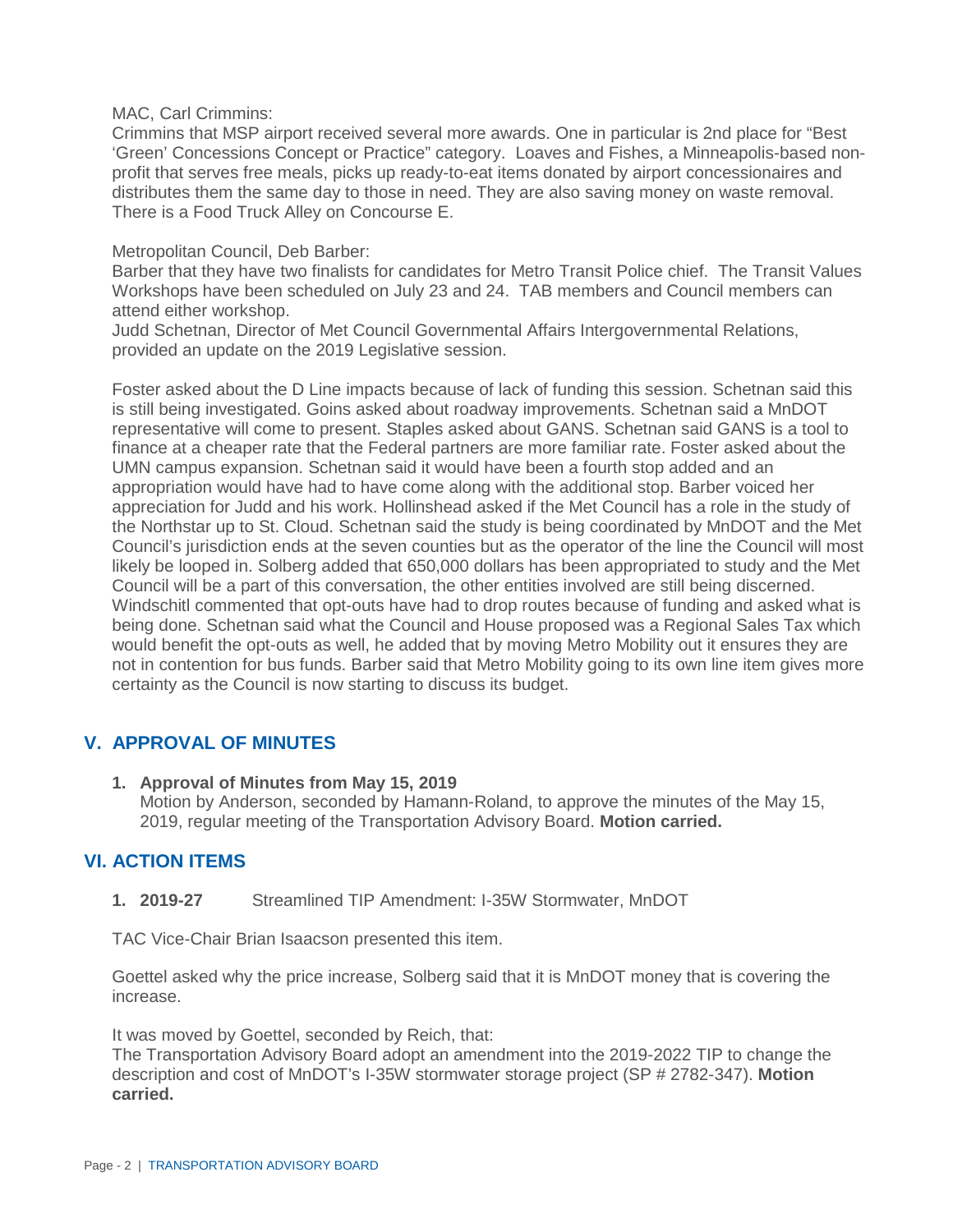### **2. 2019-28** Streamlined TIP Amendment: MN 5 Reconstruction, MnDOT

TAC Vice-Chair Brian Isaacson presented this item.

Goettel asked how and why the bridge was added. Isaacson said usually the condition of bridge or timing changes.

It was moved by Gaylord, seconded by Crimmins, that:

The Transportation Advisory Board adopt an amendment into the 2019-2022 TIP to update the project description and add an additional bridge rehabilitation for MnDOT's MN Highway 5 concrete pavement and bridge rehabilitation project (SP # 2732-105). **Motion carried.**

### **3. 2019-26** Draft 2020-2023 TIP Release for Public Comment

TAC Vice-Chair Brian Isaacson presented this item.

Barber asked about the process for setaside money. Thompson said there is a list of projects ranked and specific TIP amendments will have to be in compliance with the TPP. Thompson added that projects cannot be added during the public comment period. Look asked for clarification on projects not listed. Solberg said Rum River and 10 are in the STIP so should be listed. Thompson shared that during the public comment MnDOT usually submits a list of changes and those changes are made before the approval of the document. Geisler and Staples asked about the public engagement period. Giuliani Stephens asked what role the Met Council roles play in disseminating information to their districts. Barber said Council Members handle it differently, but Transportation Committee Council Members are very fluent with this work. MatasCastillo asked what level detail the public sees. Metropolitan Council Outreach Coordinator Maaske said there will be pop-up promotions and disseminated through all the channels. Maaske added that Council partners are also invested on promoting on behalf of the Council. Staples requested that one pop-up be hosted at the UMN Urban Outreach Center location.

It was moved by Goettel, seconded by Hamann-Roland, that:

The Transportation Advisory Board adopt the draft 2020-2023 Transportation Improvement Program (TIP) for release for a public comment period. **Motion carried.**

### **4. 2019-24** Scott County Functional Classification Principal Arterial Change

TAC Vice-Chair Brian Isaacson presented this item.

Goettel asked for the names of roads to be included as well. Hollinshead asked if there was precedent for this evaluation. Isaacson said to his knowledge there has been.

It was moved by Reich, seconded by Hamann-Roland, that:

The TAB recommend to the Metropolitan Council Transportation Committee to make the following functional classification changes and to administratively modify the 2040 Transportation Policy Plan to reflect these changes:

1. Upgrade CSAH 42 from an A-Minor Expander to a Principal Arterial.

Upgrade CSAH 17 from an A-Minor Expander to a Principal Arterial.

Downgrade CSAH 21 from a Principal Arterial to an A-Minor Expander.

2. Continue evaluating CSAH 78 as a future Principal Arterial, but do not change the current functional classification of the roadway at this time.

**Motion carried.**